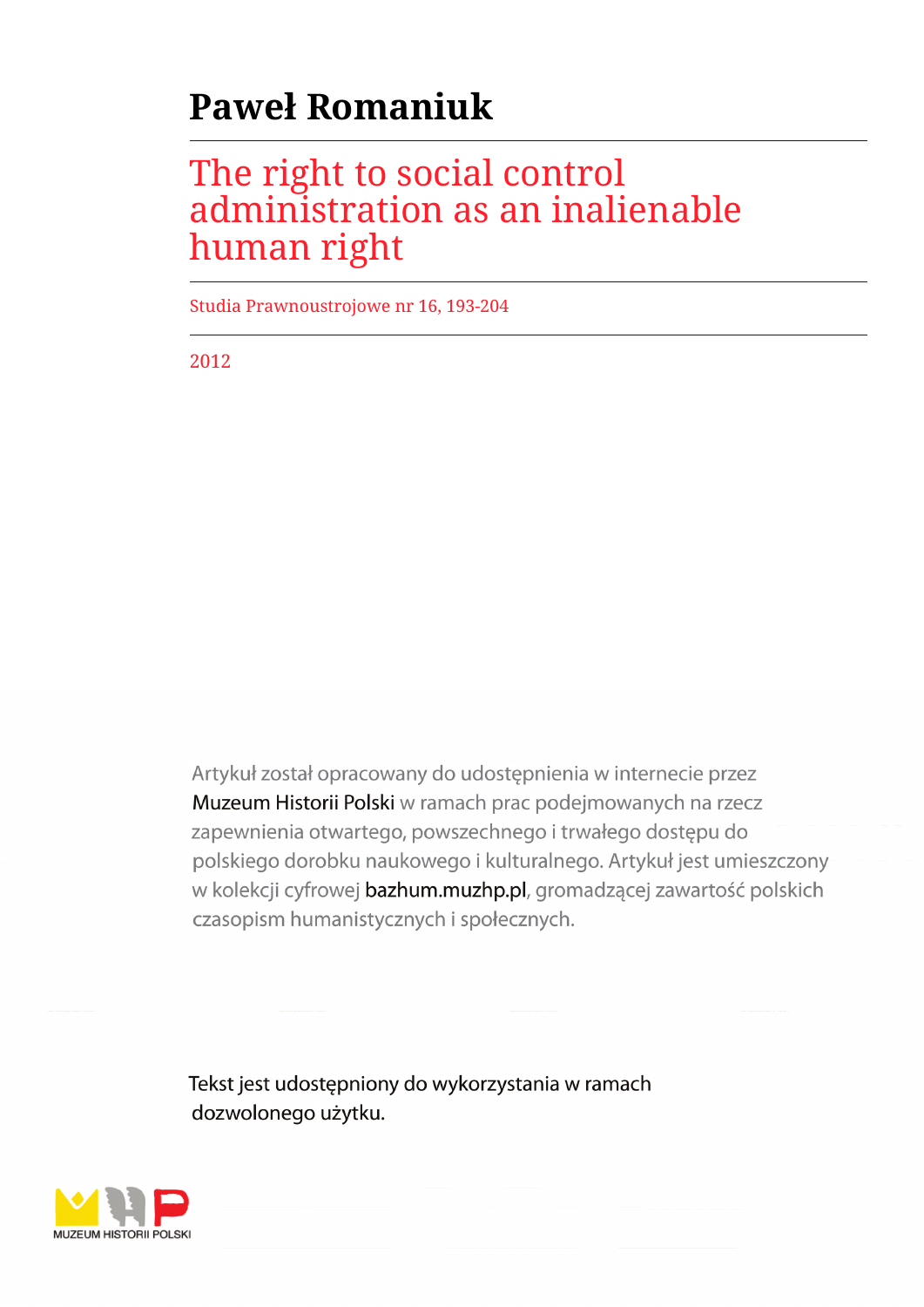#### **Paweł Romaniuk**

Katedra Prawa Administracyjnego i Nauki o Administracji Wydział Prawa i Administracji UWM

# **The right to social control administration as an inalienable human right**

# The importance of human rights

Human rights are a set of rights and freedoms enjoyed by everyone regardless of race, sex, language, religion, political, national or social origin, property, etc. Human rights are rights to moral character, a set of demands calling for respect for the values most precious to man, such as life, dignity, freedom, freedom of development.

Creating an international system of protection of human rights began after World War II, the United Nations. The first international treaty that guarantees human rights was the United Nations Charter of 1945, it was formulated in one of the main objectives of the United Nations – to promote and encourage respect for human rights and fundamental freedoms for all without distinction as to race, sex, language or religion (Article 1  $\S 3$ )<sup>1</sup>.

Polish contribution to the field of human rights is very large. Poland has ratified all the conventions on human rights (also acceded to the European Convention on Human Rights and the European Social Charter) and participated in their development. Since the beginning of participating in the work of the Commission on Human Rights and Women's Rights Committee. It also works creatively in various international organizations (UNESCO, etc.). Everyone should understand that the fact of compliance or non-compliance of human rights is not just solely an internal problem of a separate state but the problem of the whole world community to which the Member belongs.

<sup>&</sup>lt;sup>1</sup> The United Nations Charter was signed in San Francisco June 26, 1945, at the end of the United Nations Conference on International Organization and came into force on 24 October 1945. Statute of the International Court of Justice is an integral part of the Charter.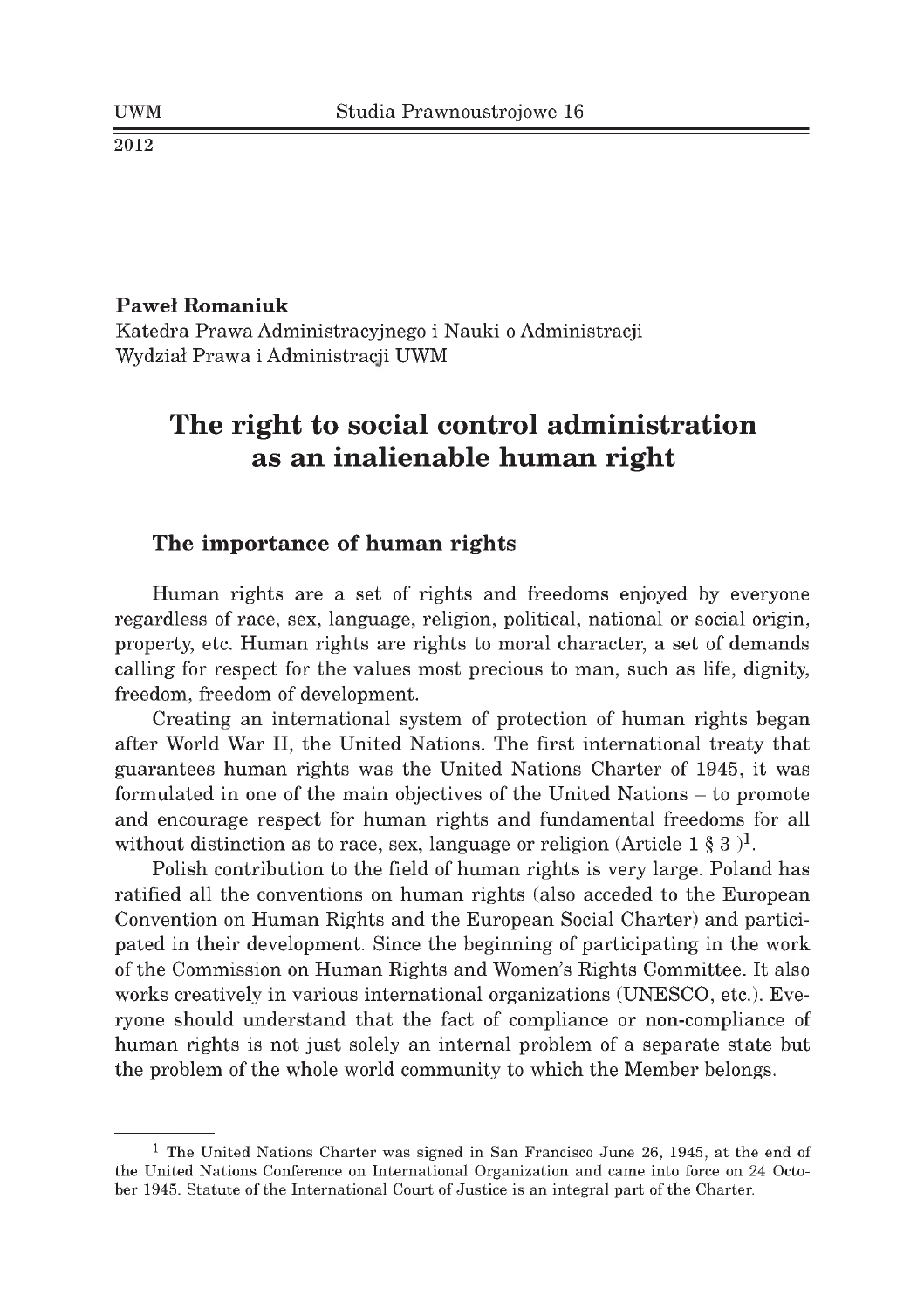#### **S ocial control**

As for the right to social control, it is also very important that everyone enjoyed the right to assess and analyze the situation, both factual and legal situation. Regarding the legal environment, you will see a special link between the human right and human right to social control. Social control is the cornerstone of the development of any democratic state of law. Poland has over 20 years is treated as a young, democratic state, which in its legislation, has given the possibility of direct and indirect influence on the manner of governance in all levels of management of public administration.

The term "social control" has been formulated by the American sociologist Edward Ross Alswortha in 1890, but only in 1901, he published his most famous work, entitled Social Control. Edward Alsworth Ross separated from the social control of social influence, a criterion for accepting the intended impact, which doszukiwał in social control, and which lack the social impact. Control functions at various levels of society and includes all of us. Social control is the emphasis we have on individual communities, so these are preserved in accordance with the prohibition or injunction. It is a complex system of psychosocial (self-control  $-$  we have learned to abide by the norms and values) and material-social (external coercion)2.

It is worth noting that social control is a system of orders, prohibitions and sanctions that serve a group or community to maintain conformity to the values of their members. In theory, social groups, social control is considered a general equipment and resources for collective action to ensure its integration and subordination of members of the group norms. Social control operates various types of negative (punishm ent) and positive (rewards), types of sanctions: legal, economic, ethical, which depend on the type of population, the so-called. contemporary societies, social control prevails based on the legal system and justice (formal sanctions), while in primitive societies have played a major role moral sanctions (informal).

Stronger standards and are governed patterns of behavior (as a result of socialization, and education), the less the need to use sanctions social control. The function of social control is a set of devices and measures, aimed at ensuring the consistency of a social group and the subordination of its members, the standards group.

In the Polish legal system has the following types of social control:

• formal – which is written in the rules of various organizations, associations, state legal codes. Formal control is always measured;

<sup>&</sup>lt;sup>2</sup> See M. Wierzbowski, *Administrative Law*, LexisNexis, fourth edition, Warsaw 2001, p. 23-42.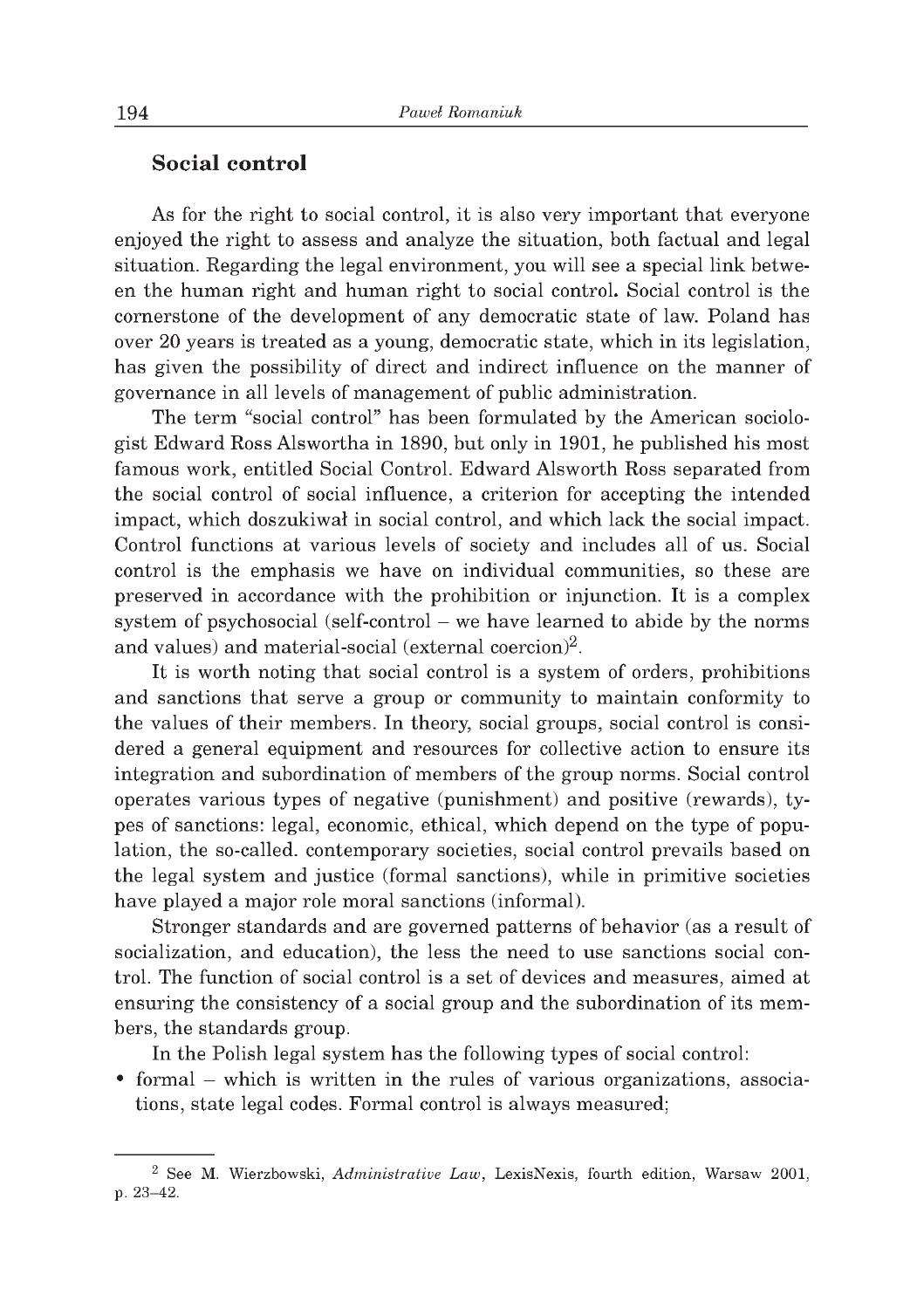- informal includes all the patterns provided in personal relations, and all the reactions and sanctions spontaneously and on the basis of custom. Informal control can be both intentional and unintentional;
- $\bullet$  external that all punishments and rewards;
- affairs  $-$  is a lock with the outside world and the manipulation of information.

# **Types of social control**

In modern legal reality that not every organization must be a watchdog organization. Moreover, those who play such a role might it play in very different ways. Starting from the preliminary inspection, in which the concerned citizen saw the activity illegal or contrary to public interest simply intervenes. So often these are actions not fully justified (without legal basis), sometimes simply due to lack of knowledge. This does not mean, however, that this type of control is less important. Often, because such actions signal a problem that has hitherto been unnoticed or treated as granted<sup>3</sup>.

Another type is the control of inquiry. It is especially characteristic of different types of media such as newspapers, radio or television, whose aim is to prove violations of the law. Here are the suspect intentionally breaking the law concerned citizens (investigative journalists) going so over time, not only for surveillance, but even provocation collect various types of material which is unambiguously proven violation of law (actions inconsistent with public interest. However, events in the country show that the committees of inquiry really play its role, which under the Constitution have been set  $up<sup>4</sup>$ .

Another form is the monitoring, which involves the systematic study of some areas of government activities in order to objectively determine whether and to what extent the law is violated. For a specific type of social control may be considered a predicative some action (which often refer to as a tool of social control). Jurisprudence, or activities on behalf of the amendment is already legal provisions or the manner of their enforcement, in some cases can be treated as an attempt to prevent violations and circumvention of the law.

Social control can also be mounted in different ways by bodies controlled. Increasingly, we are dealing with informal control, in which the opera-

<sup>&</sup>lt;sup>3</sup> See J. Jagielski, *Control in public administration*, Warsaw 2004, p. 56–88.

 $<sup>4</sup>$  It seems indisputable that the meaning of the media ate up investigative commissions.</sup> Everything happens on the show, are more field manipulation of public opinion, than to serve their original mission for which they were created. It is worth recalling what each commission of inquiry. Commissions of inquiry are to assist the instruments of state control over its pathologies. Promote the right of where it is not sufficiently effective. And the effect of these activities varies.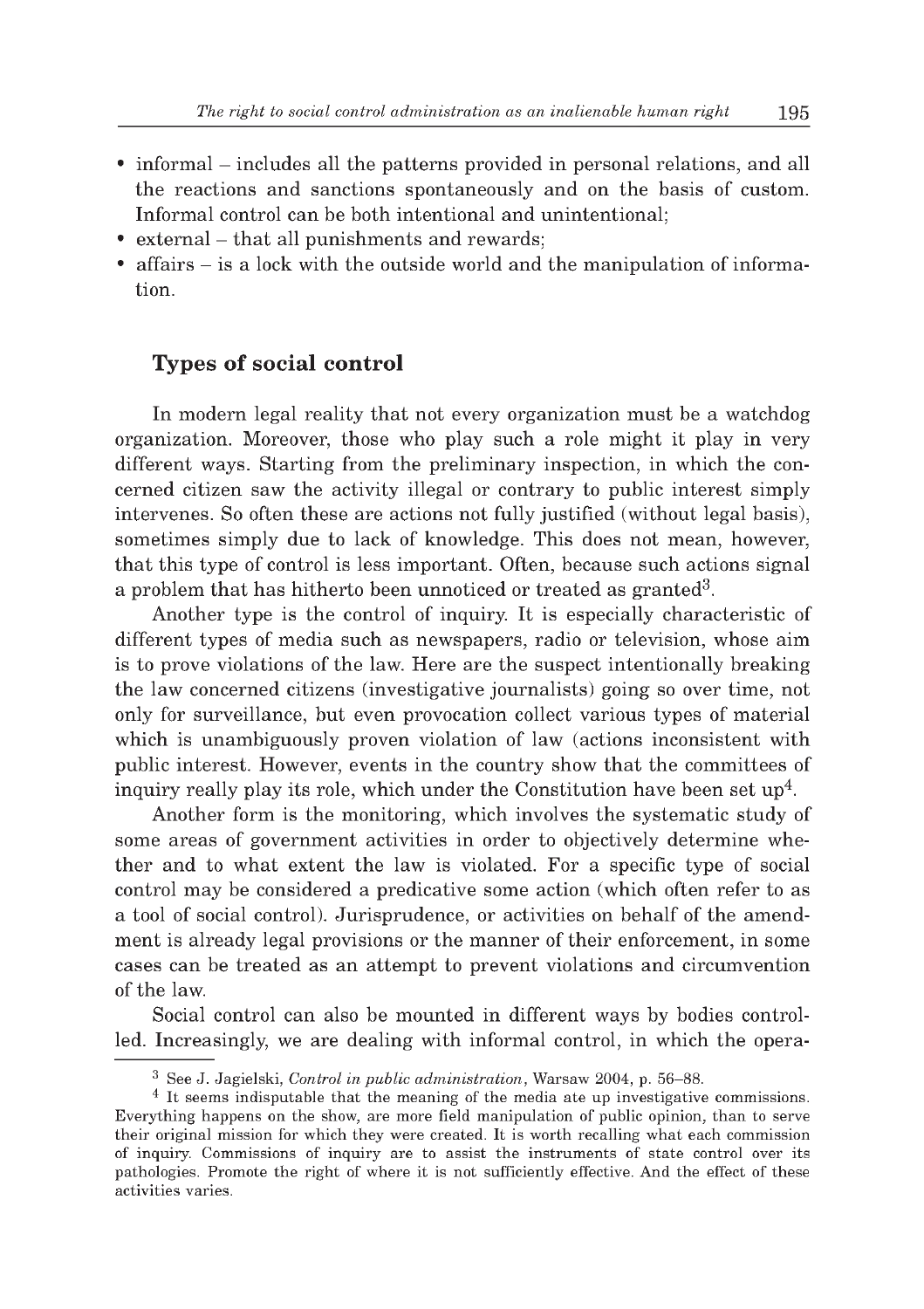tion of the organization encounters reluctance controlled. Control in this case is not so much a treat as a way to resolve the issue as a trial of strength. Increasingly, however, we are dealing with acceptable control, where representatives of the institutions accept the right to control the social factors. Although treat it as a necessary evil, it is for your own peace cooperate with the inspection. There are also cases where social control is part of a system of institutions. In this case we are dealing with institutionalized control. It depends mostly on the appointment of various advisory bodies, control, monitoring and inviting to them, representatives of the social side. And even though this form of control is often an effective form, where representatives of the public are gaining a real impact on the functioning of institutions, while the institution is able to conduct constructive dialogue with the inspection - it can not replace the whole of social control, whose role in the discovery of new problem areas are the most important<sup>5</sup>.

In a pluralistic society, in the face of competing models of behavior, diminishes the force of custom, religion, and the growing importance of the right. Today, in democratic western civilizations, social control is evolving towards a fully conscious process in which they directly participate all the citizens, as social control takes the form of w ritten law which is enacted by a democratically elected parliament. This is a new phenomenon, since as is well known in earlier times, was dominated by religion, tradition and customs that are less conscious form of social control, because in them more difficult to prove intentional human action. Of course, there are many cases created a new custom, tradition or religion, even by artificial means, mostly inspired by ideology (may processions organized by the Labor Day during the period before 1989). It is worth noting that the law is invoked in order to maintain social order, and other forms of social control are entering its reach in other areas of human activity. The positive forms of regulation, which include custom orders. In Poland, requires a good habit of giving way to young people in public transport, the elderly or pregnant women, etc.

Social control is the inherent feature of societies, despite the momentary impression of decay, does not disappear completely only undergoing a metamorphosis into another form. The old forms of control cease to exist, while creating new based on law and technology. The issue made more than a hundred years ago by Edward Ross Alswortha released in numerous detailed studies and publications, so that we can more fully understand the mechanisms of social control.

Every social control is quite clear from the administration as enshrined in the Constitution the right of citizens to obtain information about the activities of public authorities and public office. This law also applies to

<sup>&</sup>lt;sup>5</sup> Compare J. Hausner (ed.), *Public administration*, Warsaw 2005, p. 96-114.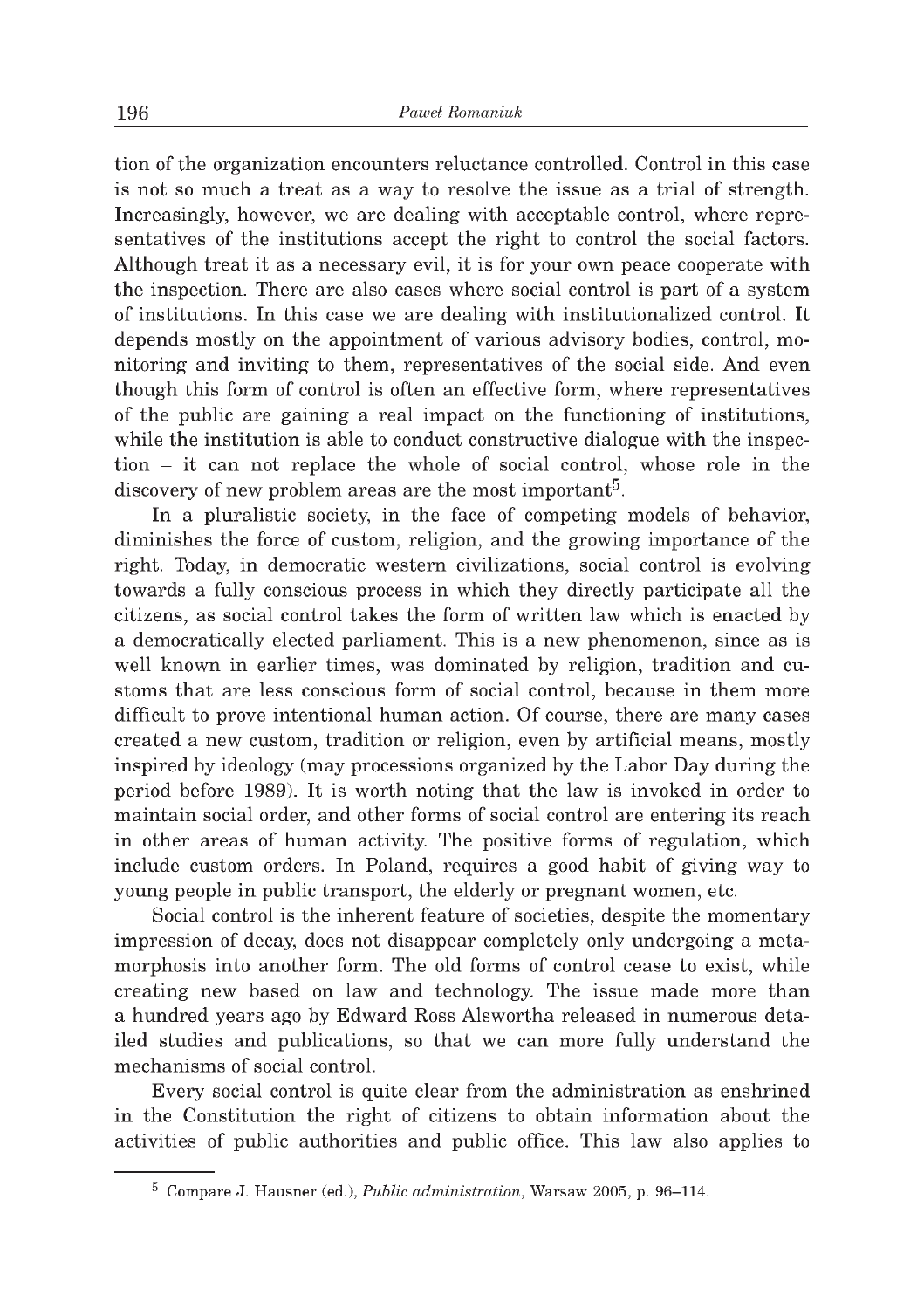information about the activities of self and work, and other persons or entities, in which they perform the tasks of public authorities and manage communal assets or property of the State (Article 61). These records clarifies the law on Access to public information of 6 September 2001. In addition, the Constitution in Article 63 specifies the right of a citizen to submit petitions, proposals and complaints in the public interest, their own or another person with the consent of the public authorities and social institutions and organizations in connection with the performance of prescribed duties in the field of public administration.

In the area of environmental law is reinforced by the provisions of the Aarhus Convention called by the Convention on access to information, public participation in decision-making and access to justice in environmental matters, which the Law of 21 June 2001 and ratified by Poland, which means that in accordance with Article 91 of the Constitution  $-$  it is part of domestic law and is applied directly<sup>6</sup>.

Right, and even the obligation to participate to the informal social control, so have the people, but also the organizations cited by the citizens or non-governmental organizations, known as social organizations, whether public benefit. Even just through access to public information, as well as through participation in civil dialogue with all public bodies, or the opportunity to participate in administrative proceedings (as a party). The concept of NGO is very broad. The concept of non-governmental organizations is defined in the Act on public benefit activity and volunteerism. This concept is not always accurate. Just look at the Code of Administrative Procedure<sup>7</sup>, which speaks of social organizations, which until recently not considered foundations. Most, however, for the non-governmental organizations are sim ply institutions with the legal form of associations or foundations. NGO's are non-entities public sector entities, not-for-profit operating under the Law on public finance8.

# Non-governmental organizations and social control

NGO's are an important element of a democratic state. Non-governmental organizations willingly, often and boldly articulate and represent the interests of the group. They are so determined, in activities that indicate any

 $6$  Ratified international agreements, laws are in force internally, which are built into the system of sources of law of general application.

 $7$  See Act of 14 June 1960 Code of Administrative Procedure - Acts (Journal of Laws of 2000 no. 98, item 1071 with subsequent amendments).

 $8$  Act of 27 August 2009 on public finances (Journal of Laws no. 157, item 1240 with subsequent amendments).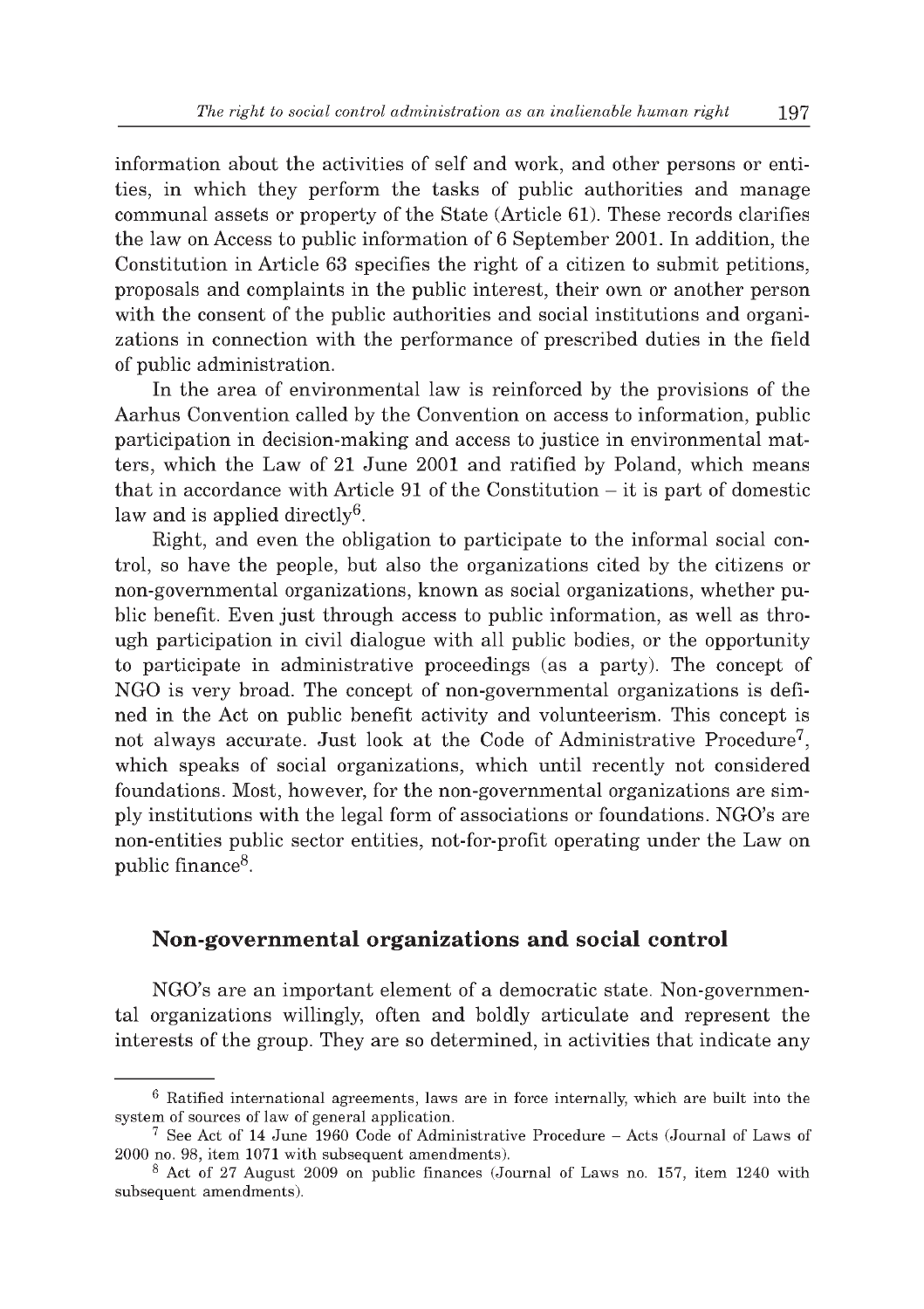problems that arise during their missions and seek to develop standards, giving the possibility of articulating his case loud and aspirations.

Most of the NGO's act as a buffer change. With a large capacity to adapt to new, rapidly changing, market environment and law (the possibility of unconventional, relatively low institutionalization), and thanks to his serious approach to social problems, first identify the new social problems and initiate, or even force changes in society. This is possible thanks to the elaboration of a micro scale new ways to solve these problems, and through the whole range of efforts to mold public opinion, political education and socialization of citizens9 .

## **Partnership**

Non-governmental organizations because of its broad activity may not only control both power and business, but also assume the tasks of administration. It is possible based on the acquisition of the social organizations to carry out the tasks of public administration under the Act of 19 December 2008 on public-private partnership<sup>10</sup>. Partnerships affect the current management. Non-governmental organizations, engaging in building civil society in countries undergoing transition to democracy, to effectively support the activities of state<sup>11</sup>. With close cooperation between NGO's and local governments, it is important to preserve the autonomy of partners. Where there is consensus on the essential purposes, you can find fields of activities, where the public agent need not demonstrate the activity, but which can  $-$  and indeed should - give people, especially those organized in the framework of foundations and associations<sup>12</sup>. Increasingly, too, are released for decisionmaking procedures in the form of consultation or through direct democracy. Participation in NGO's can also be a specific path of social advancement and economic development.

The interactions consist mainly of two or more partners, are held according to patterns of known and understood in our culture. In this case it is

<sup>&</sup>lt;sup>9</sup> See M. Chmaj (ed.), *Administrative law. General part*, Warsaw 2003, p. 45–59.

 $10$  Act of 19 December 2008 a public-private partnership (Journal of Laws of 2009 no. 19, item 100 with subsequent amendments).

<sup>&</sup>lt;sup>11</sup> G. Czubek (ed.), *Partnership for foreign policy*, Stefan Batory Foundation, Warsaw 2002, p. 6.

 $12$  Especially today, an important area for partnership between public institutions and non-governmental sector was the European integration. Undoubtedly, a lot must change in order to fully utilize the existing potential. This issue is an important subject of discussion. Some of the instruments of cooperation of public institutions with non-governmental sector are universal. They can be used for partnership activities of NGO's and local governments, where the latter uses more courageously experience and commitment in the implementation of activities carried out by NGO's.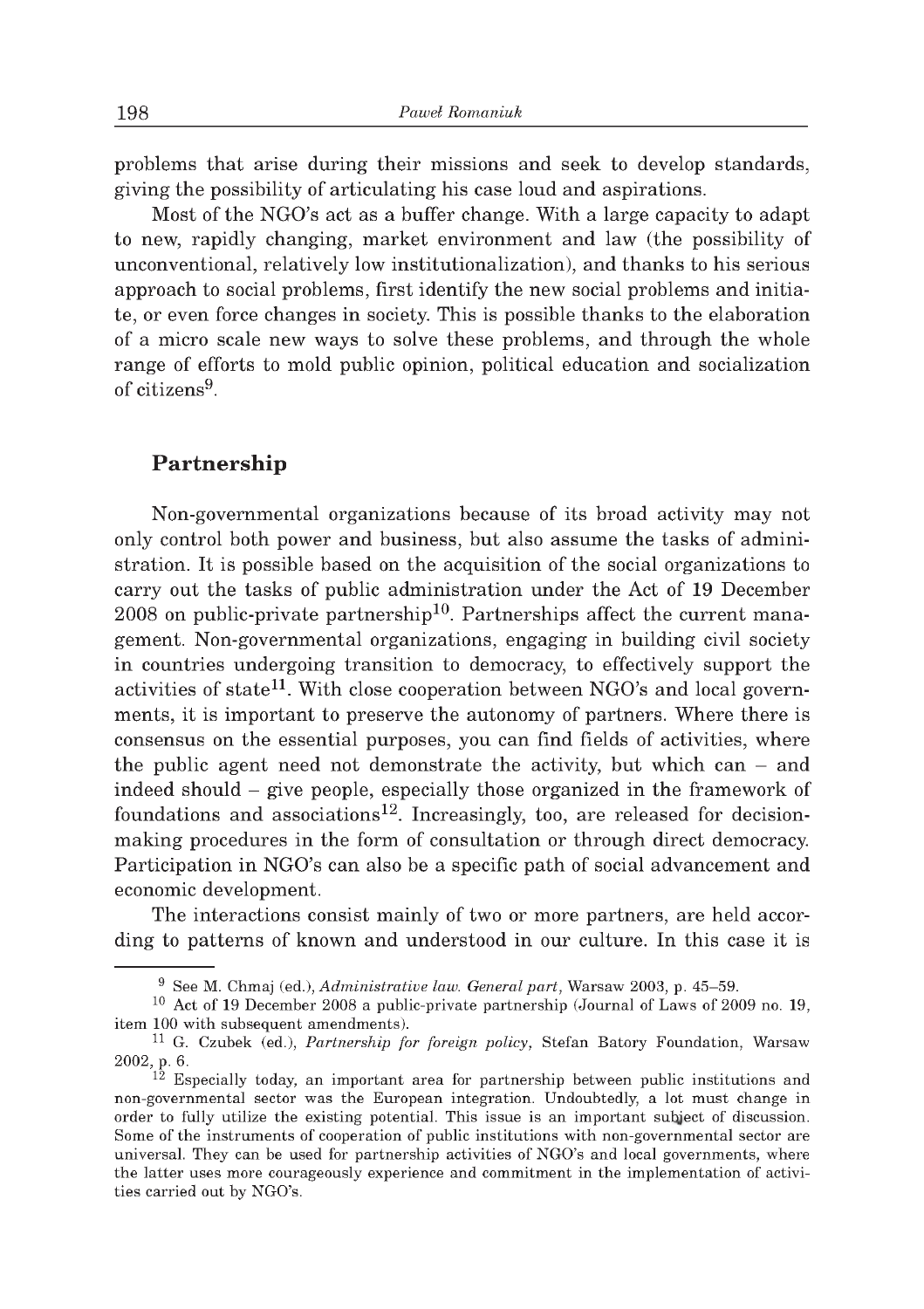the one hand, a citizen or organization, while the other municipalities. One can distinguish patterns of mutual and positive inducements and impact:

1) authorization for cooperation between these various entities;

2) invitation or incentive to do any act;

3) participating subordination  $-$  for example, the NGO received funds committed and sometimes subordinate to the preservation of a donor (local government);

4) inappropriate to make a single entity over the other, one is bound to another entity on a voluntary basis to achieve some goal, but not as a partner, but as a performer;

5) im itation and em ulation as a good model of activities to achieve objectives.

In addition, the tools of public-public partnership, which is a binder of local governments with citizens may be: discussion of current and relevant to residents and non-governmental organizations topics, information contained in the local press, regular, joint press conferences, joint publications and a list of programs and services by providing given municipality.

Consultation, often taking the form of temporary organizational structures, mostly as a platform for citizens to influence the administration.

Exchanged at the same time:

1) consultation sessions, linked to economic development and spatial resolution  $-$  the strategic sessions, presentations in various for a of planning documents (programs, studies and development plans), in sessions such by society includes people with high social prestige in the community, professionals, experts, so called the local authorities, usually typed by the scientific community, or just non-governmental organizations;

2) working group invoked to solve specific, complex issues associated with the current functioning of the territorial organization, most often in situations of conflict or crisis, from the public participation in such structures will be invited specialists and professionals, as well as representatives of groups directly affected residents - including - representatives of stakeholders;

3) open discussion panels, through which the authority carries out a process of social dialogue in all matters of community: the future, ongoing, strategic, short-term, investment etc.; to participate in such meetings with government officials should be invited to any interested members of the community, in practice, and this usually the case  $-$  that people with nongovernmental organizations play a dominant role<sup>13</sup>.

<sup>&</sup>lt;sup>13</sup> A. Noworol, *Fundamentals of management in public administration*, University of Szczecin, Szczecin 2003, p. 41.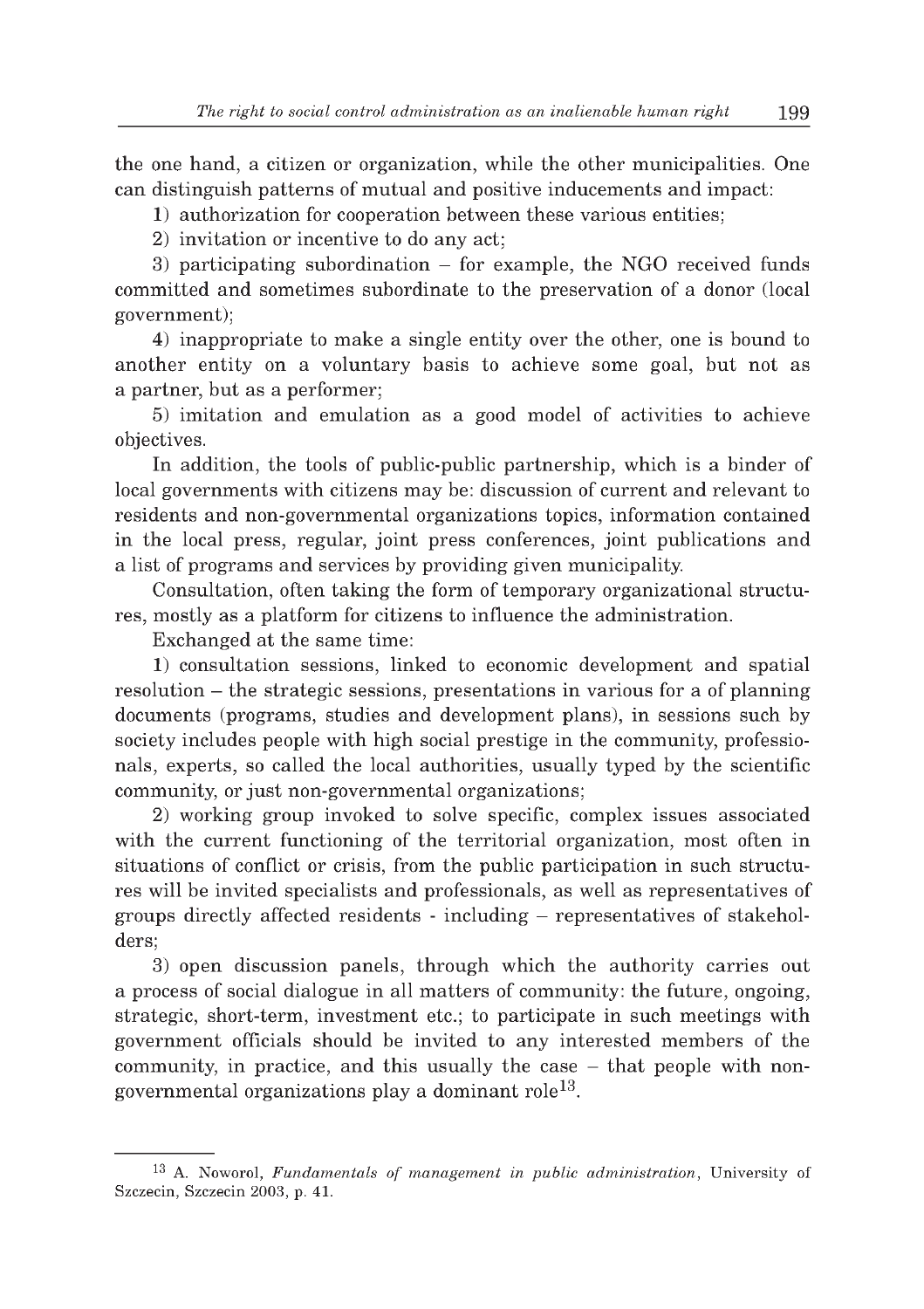### **Social participation**

NGO's in cooperation with public authorities should take the issue of participation. The concept of social participation means participation of citizens in managing the affairs of the community in which they are members. In the broad sense of social participation is the foundation of civil society, whose members take part in public activities. This participation can take different forms, depending on the legal conditions (corresponding to a particular affairs) and culture (regional and local bodies of public authority).

With the inclusion of social participation and residents in various decision-making processes, governments can achieve success thanks to the fact that the threshold increase its credibility  $-$  build trust to the people in power. This stream lines the communication process between representatives of government and administration, and community self-government. Government decisions are becoming clear, and residents have a sense of influencing the development and functioning of the units. It is worth noting that the scope and role of the participants socialized decision-making process is clearly defined. This is prim arily for a clear separation of the phase of preparing the plans and decisions related to the act of m aking a decision. Participants must know how they will build on the results of their work and under what conditions they can count on the acceptance of their share of developed plans. In addition, it is observed that the public participation process is conducted under the general concept of the participation of citizens in decision-making by the authorities, and not as a single share.

Participation is often a charity and is a deep need for residents to participate in community life. The occurrence of active partnership and participation for the development of local communities must meet the essential conditions, which may include:

- signs and reciprocal treatment of partners,
- activity, creativity and innovation partners,
- sharing a common vision on the future direction of local communities to achieve the objectives set by them.

It should be stressed that social participation  $-$  is a conscious and active participation of citizens involved in the activities of NGO's, in resolving their problems in all important matters of the municipality and residents. Through social participation, local governments are learning more and more non-governmental organizations, resulting in mutual, more correct relations and trade.

It should be stressed that social participation  $-$  is a conscious and active participation of citizens involved in the activities of NGO's, in resolving their problems in all important matters of the municipality and residents. Through social participation, local governments are learning more and more non-governmental organizations, resulting in mutual, more correct relations and trade.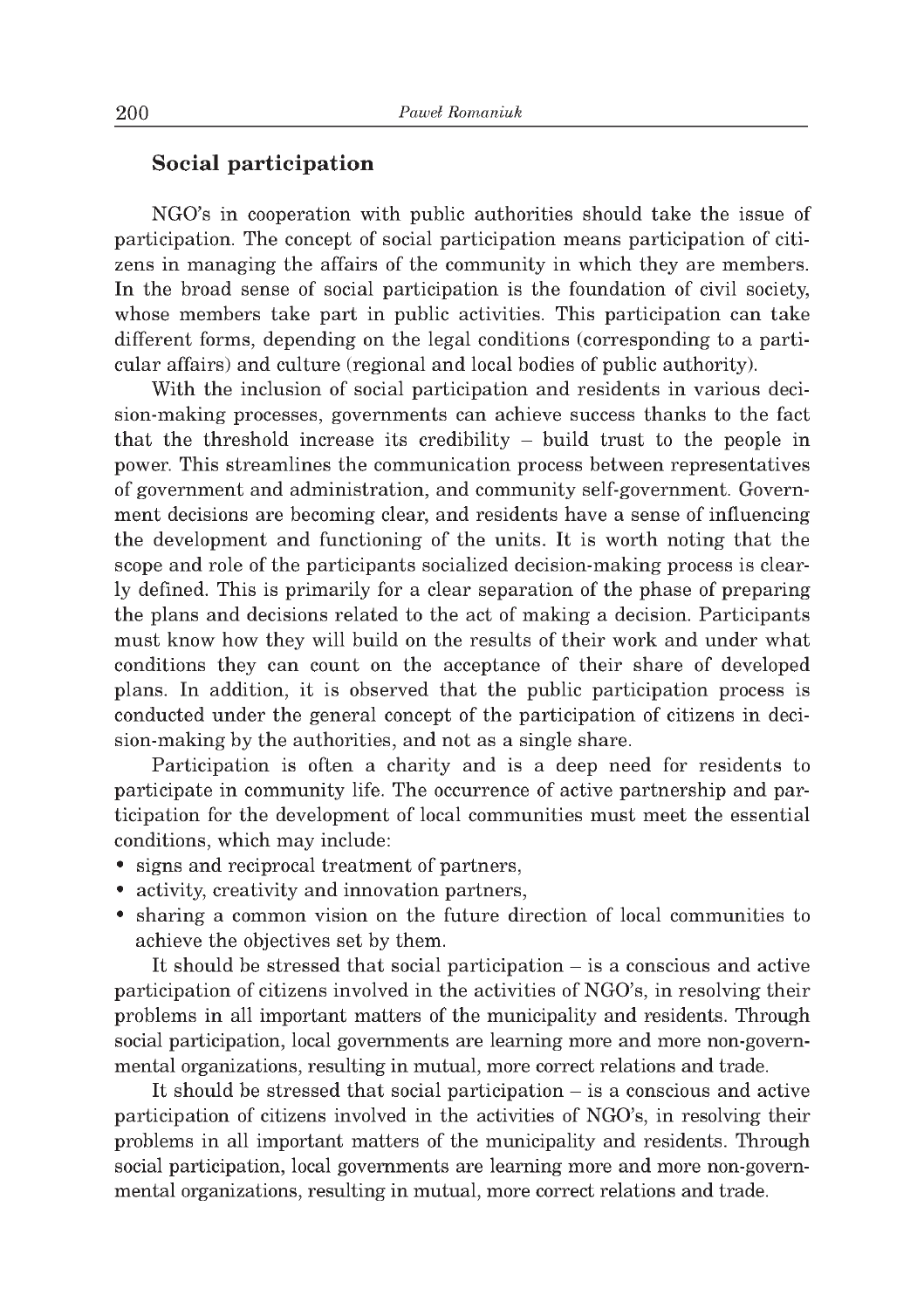In the process of governance, there is always a need to communicate with the public authorities and NGO's. This also applies to those situations when you need to go beyond the framework of contacts with political parties to establish a direct dialogue with members of the community. Processes of communication, consultation and active participation of social play, in this case an im portant role. Communication is the ability to receive information coming from the caller and transfer the content they want to pass, while maintaining the understanding of both sides. Communication is a process to communicate certain meanings from the recipient to the sender $^{14}$ . Both sender and recipient, in this case, are the units of local government and NGO's, which are increasingly communicating on important matters related to the development of the region. Consultation and non-governmental organizations should provide opportunity to actively engage in the development of common positions on matters of policy relating to local government. In carrying out public tasks of local governments are actively involved nongovernmental organizations, which improve the regulatory capacity of public administration and to help spread the cooperation in the reconciliation policy between public administration and social partners<sup>15</sup>.

The modern democratic state of law must be based not only on welldesigned legal system, but also on compliance procedures, which is right down. Violation or circumvent the law is not always the result of bad intentions, and often is simply because of the multiplicity and diversity of rules, unconscious action. Paying attention to whether the law is applicable is the prim ary task of the institution of control.

However, modern democracy, particularly in the context of the pace of change taking place in contemporary societies are characterized by a kind of ambivalence in the approach to the law, which is treated as an equivalent value of respect for the rights and activities for its correction. For this reason, part of inspection activities (guard) is aimed not so much on the law, what the social interest, which may be jeopardized by the application of the law, and not adapted to new conditions.

### **W eight social control**

Social control is important for three reasons. First is the realization of the fundamental values of democratic society. Underestimating the importance of values and possibilities of their realization in social life is undoubte-

<sup>&</sup>lt;sup>14</sup> Information from the community to prepare for action LEADER – Training of local partners animators, Brwinów 22-24.06.2005.

<sup>&</sup>lt;sup>15</sup> J. Kurczewski (ed.), *Local community, civil society*, ISNS University of Warsaw, Warsaw 2003, p. 92-103.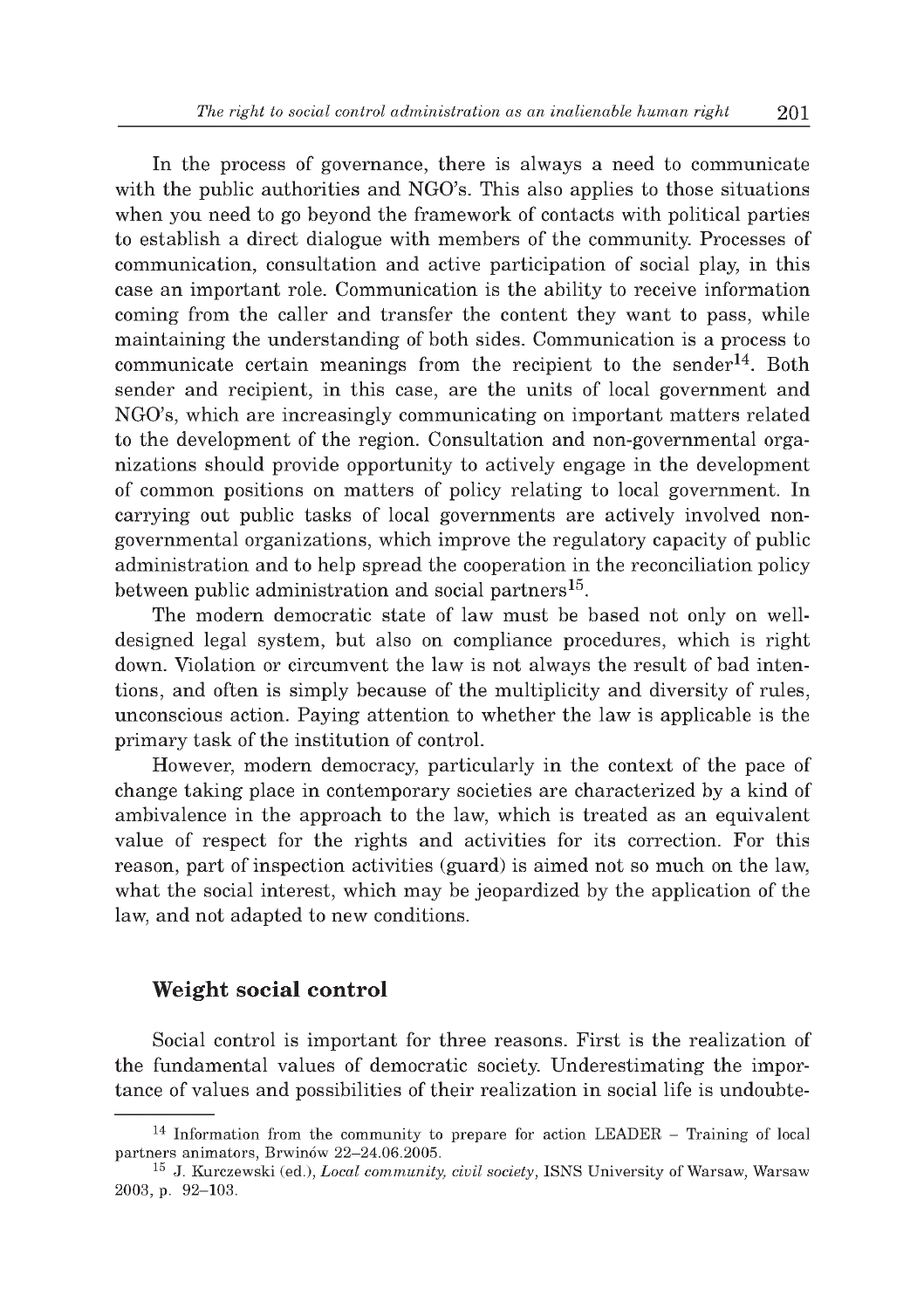dly one of the causes of corruption in public life. Theories of social capital shows how profitable (expensive) are the social activities in which the trust ceases to function  $16$ .

Second, social control is an important element of innovative management methods. Experience with the introduction of changes in the local community, where the important role of diverse stakeholders has shown that even formally the most rational solution can not be effectively implemented in spite of, even without the consent of those concerned. Sense of influence in the process of change, and in this sense the possibility of its control, affect the acceptance of any changes.

Thirdly, in turn, social control can be regarded as a cheap (free) method of internal control. The idea of controlling as a means of preventing the negative phenomena in the functioning of the state is already widely recognized. Social involvement of citizens  $-$  properly used  $-$  can be part of controlling the institution.

It seems that social control may be regarded as something that impedes the work of the institution only in three cases:

- when private interests.
- a routine victory over the innovative ideas,
- if the decision is left to the last minute. Search for consensus, work on solutions that can satisfy the various stakeholders to hear their sentences takes time. W hen decisions are taken under time pressure all the consultations not only lose their meaning, but also bring confusion.

## **C om pletion**

Without well-functioning communication  $-$  from citizens to government - or the system changes, or systemic reforms are not possible. Problems faced by individuals for the ruling elites and distant plan of cognition. Power is typically increase their privileges and reduces your own risk. Effective antidote to this state of affairs is public scrutiny and pressure caused the civil actions that need well-functioning communication channels and vertical using modern communication techniques.

Without direct human intervention in the system and method of governance at all levels of functioning of the state, can not talk about the full process of public administration and control of all activities that occur every day in Poland.

<sup>&</sup>lt;sup>16</sup> See M. Joanna (ed.), *The second wave of social economy in Poland and the concept of active social policy,* [in:] T. Kazimierczak, M. Rymsza, *Social capital. Social economy*, Warsaw 2007, p. 75-89.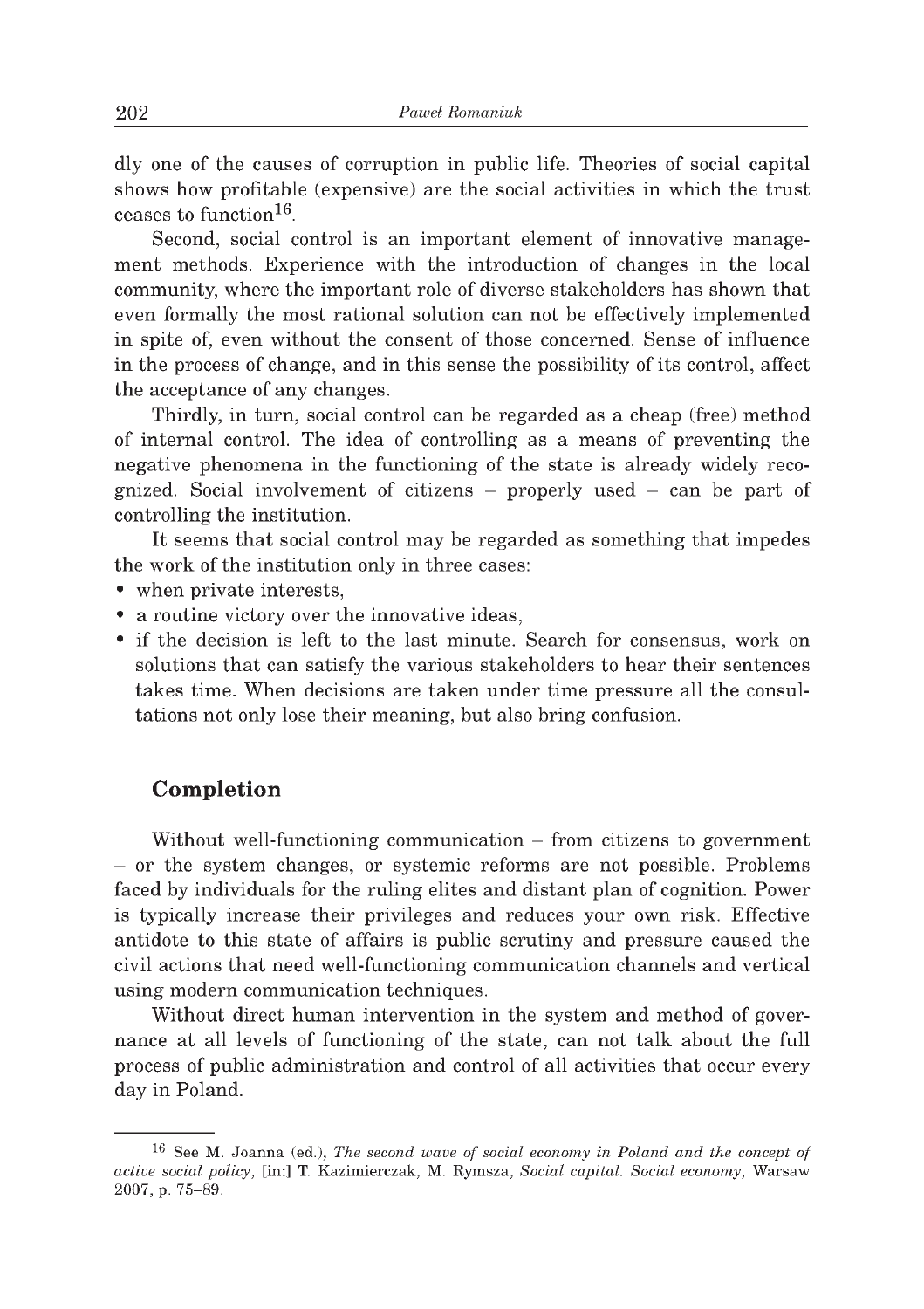In the era of globalization, the most important players are the governments, business and civil society, enforcing social control. New technologies enable organizations of civil society networking across national borders. Their efforts may lay the framework for the activities of government and business that lead to new international conventions and national regulations to prevent the spread of bribery and unfair practices. Civil society can be a guide in monitoring progress on corporate governance and the implementation of these new conventions and national regulations. The public trust only reports on the progress of such work done by social organizations authorized to do so. Also, non-governmental organizations operating in an ever wider areas and are becoming very popular form of active societies.

It is also worth a moment to stop at the general mechanism of control of the administration. The issue of control in public administration in two systems. The first regards the control of public administration by others, and the second to control by the public administration itself over others. Scientific work organization theorists capture control as a necessary element of targeting, management, administration and governance. Control in this approach to management is to determine whether any subordinate administrative apparatus properly carry out its tasks, it allows the detection of faults, their removal and serves to prevent negative phenomena. Control of civic, social administration is over control of public opinion, controlling the press, control of informal groups in the apparatus of state administration. Social control will control over the administration of social organizations and citizen control by m aking requests and complaints, as well as enjoyed by citizens in the formal proceedings of the remedies.

The analysis concerning the reality of social control initiatives shows that this sphere is developing. Lack of belief in the social consciousness of the importance of activities related to general social control are indeed factors that inhibit growth, but it is done regardless of adversity. It therefore appears that the control of civic and social control  $-$  especially in an era in which the internet allows you to quickly share information and mobilizing people to action, and to hide anything is becoming more difficult  $-$  it will matter much more common. Of course, if the public will want to exercise their rights. Greater challenge for the next generation is to build mass awareness of the right to information and enforcement of civil rights, than to convince the authorities that they have to give up control. But time will show that it is increasingly difficult to exercise authority in a closed, opaque and abstractive from social needs.